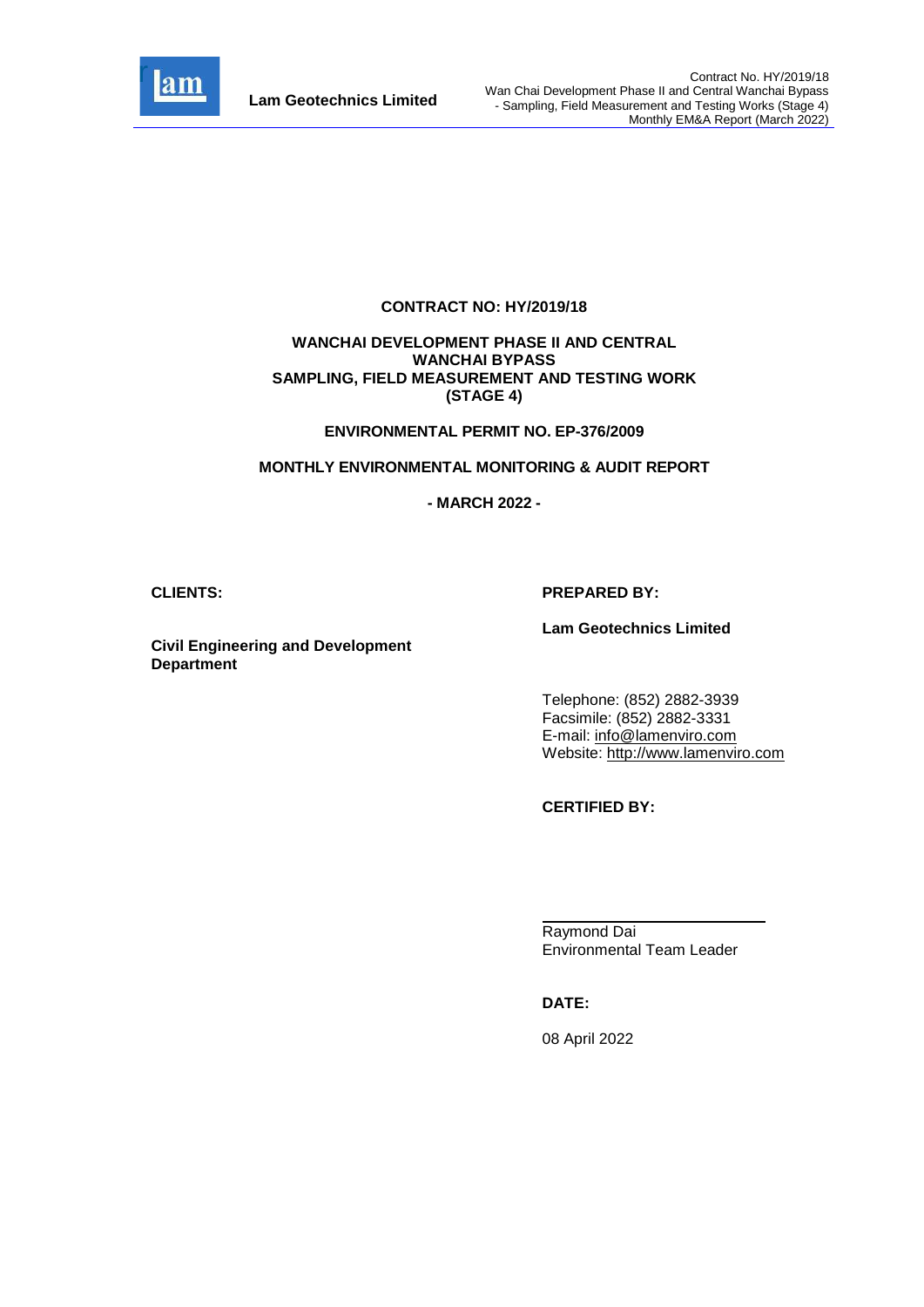

# **TABLE OF CONTENTS**

| 1                       |                          |                                                                                                                                                      |
|-------------------------|--------------------------|------------------------------------------------------------------------------------------------------------------------------------------------------|
|                         | 1.1<br>1.2               |                                                                                                                                                      |
| $\overline{2}$          |                          |                                                                                                                                                      |
|                         | 2.1<br>2.2<br>2.3        |                                                                                                                                                      |
| $\overline{\mathbf{3}}$ |                          |                                                                                                                                                      |
|                         | 3.1                      | Status of Environmental Licensing and Permitting under the Project 9                                                                                 |
| $\overline{\mathbf{4}}$ |                          |                                                                                                                                                      |
|                         | 4.1<br>4.2               |                                                                                                                                                      |
| 5                       |                          |                                                                                                                                                      |
|                         | 5.1<br>5.2               |                                                                                                                                                      |
| 6                       |                          |                                                                                                                                                      |
|                         | 6.1<br>6.2<br>6.3<br>6.4 | Review of the Reasons for and the Implications of Non-compliance 14<br>Summary of action taken in the event of and follow-up on non-compliance<br>14 |
|                         |                          | <b>CUMULATIVE CONSTRUCTION IMPACT DUE TO THE CONCURRENT</b>                                                                                          |
|                         |                          |                                                                                                                                                      |
| 8                       |                          |                                                                                                                                                      |
| 9                       |                          | <b>COMPLAINTS, NOTIFICATION OF SUMMONS AND PROSECUTION 17</b>                                                                                        |
| 10                      |                          |                                                                                                                                                      |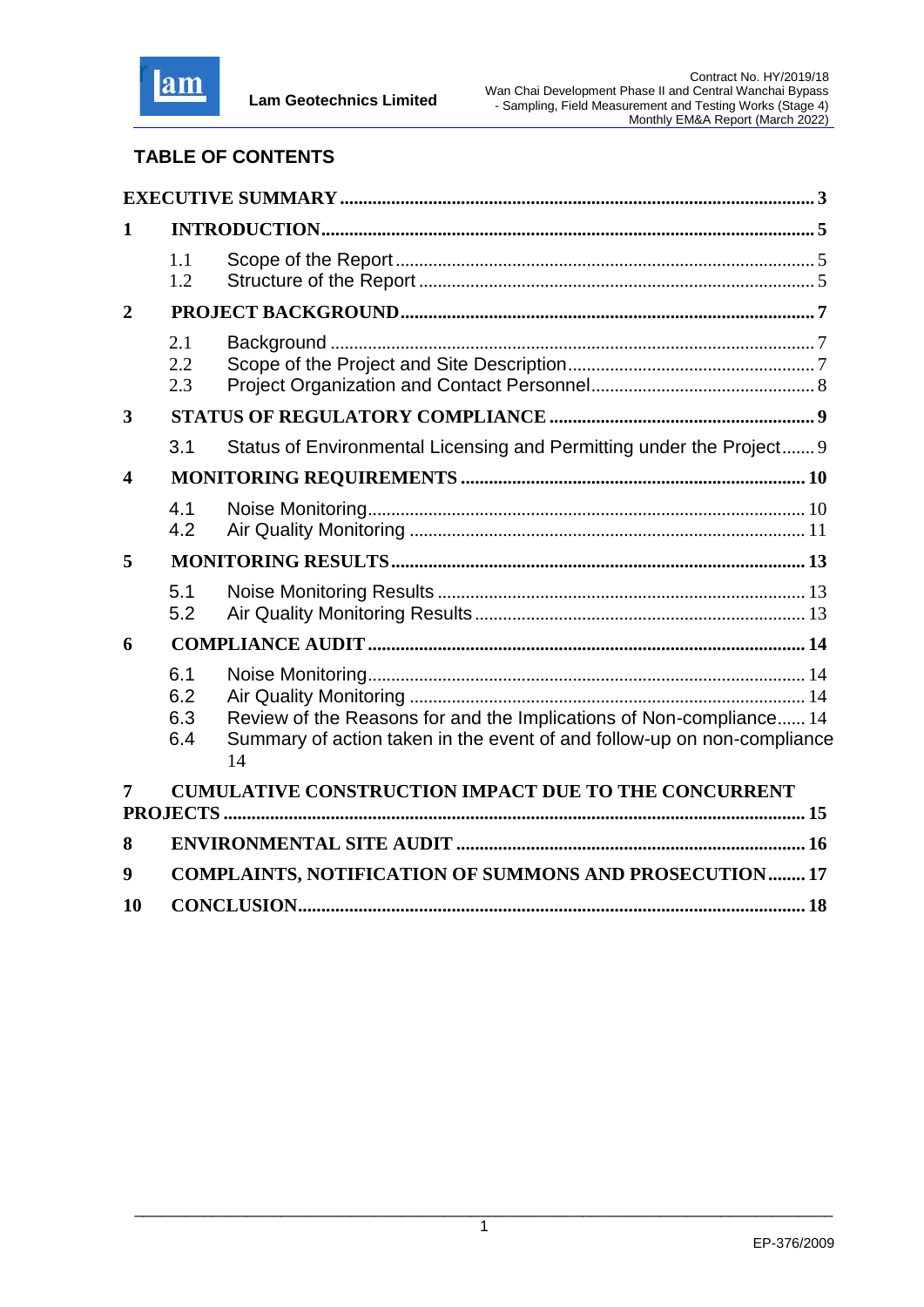

### **LIST OF TABLES**

- *[Table 2.1 Schedule 2 Designated Projects under this Project](#page-7-3)*
- *Table 2.2 [Contact Details of Key Personnel](#page-8-1)*
- *Table 3.1 [Summary of the current status on licences and/or permits on environmental](#page-9-2)  [protection pertinent to the Project](#page-9-2)*
- *Table 4.1 [Noise Monitoring Stations](#page-10-2)*
- *Table 4.2 [Air Quality Monitoring Stations](#page-11-1)*
- *Table 5.1 [Noise Monitoring Stations for Contract no. HK/2012/08](#page-13-3)*
- *[Table 5.2 Air Quality Monitoring Station for Contract no. HK/2012/08](#page-13-4)*
- *Table 9.1 [Cumulative Statistics on Complaints](#page-17-1)*
- *Table 9.2 [Cumulative Statistics on Successful Prosecutions](#page-17-2)*
- *Table 10.1 Summary of Key Construction Activities of Individual Contract(s) to be commenced in Coming Reporting Month*

#### *LIST OF FIGURES*

- Figure 2.1 [Project Layout](file:///C:/Users/porsia/Desktop/Attachment/Fig2.1%20Project%20Layout.pdf)
- Figure 2.2 [Project Organization Chart](file:///C:/Users/porsia/Desktop/Attachment/Fig2.2%20Project%20Organization%20Chart.pdf)
- Figure 4.1 [Locations of Environmental Monitoring Stations](file:///C:/Users/porsia/Desktop/Attachment/Fig4.1%20Locations%20of%20Monitoring%20Stations.pdf)

### **LIST OF APPENDICES**

- Appendix 3.1 [Environmental Mitigation Implementation Schedule](file:///C:/Users/porsia/Desktop/Attachment/App3.1_Environmental%20Mitigation%20Implementation%20Schedule.pdf)
- Appendix 4.1 [Action and Limit Level](file:///C:/Users/porsia/Desktop/Attachment/App4.1_Action%20and%20Limit%20Level.pdf)
- Appendix 6.1 [Event Action Plans](file:///C:/Users/porsia/Desktop/Attachment/App6.1_Event%20and%20Action%20Plan.pdf)
- Appendix 9.1 [Complaint Log](file:///C:/Users/porsia/Desktop/Attachment/App9.1_Complaint%20Log.pdf)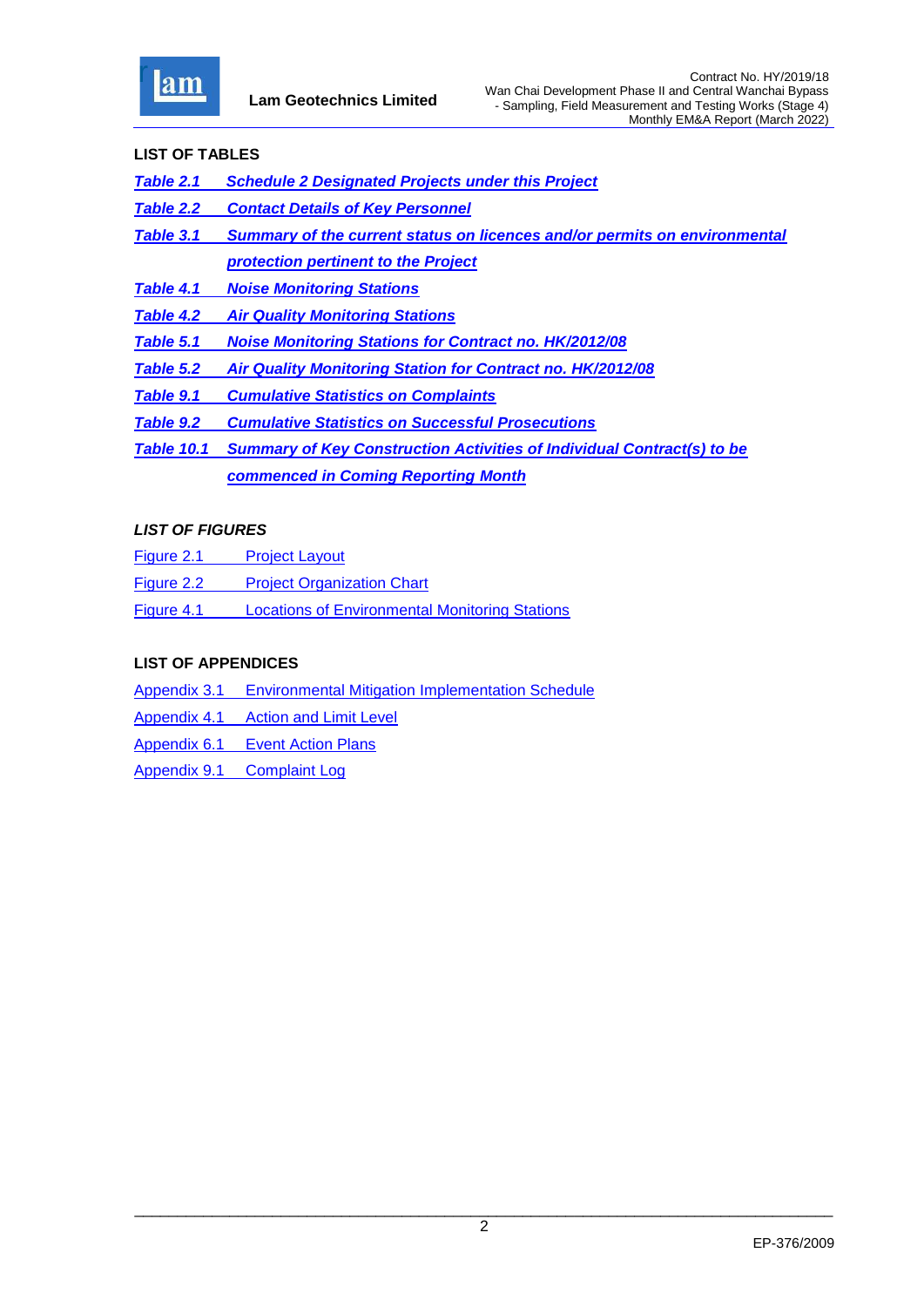

### <span id="page-3-0"></span>**EXECUTIVE SUMMARY**

i. This is the Environmental Monitoring and Audit (EM&A) Monthly Report – March 2022 specific for Environmental Permit no. EP-376/2009. The EM&A report is prepared by the Environmental Team (ET) employed under Contract No. HY/2019/18 – Wan Chai Development Phase II and Central Wanchai Bypass – Sampling, Field Measurement and Testing Works (Stage 4). This report presents the environmental monitoring findings and information recorded during the period of 27<sup>th</sup> February 2022 to 26<sup>th</sup> March 2022. The cut-off date of reporting is at 26<sup>th</sup> of each reporting month.

### Noise Monitoring

- ii. Noise monitoring was conducted at M1a Footbridge for Ex-Harbour Road Sports Centre.
- iii. With respect to the shift in major construction site portions at Wan Chai North, the noise monitoring station M1a – Harbour Road Sports Centre was finely adjusted from East of Harbour Road Sports Centre to West of Harbour Road Sports Centre on 21 June 2016.
- iv. With respect to the demolition of Ex-Harbour Road Sports Centre, the respective noise monitoring station M1a – Harbour Road Sports Centre were finely adjusted on 16 and 25 May 2017 and thereafter to the Footbridge for Harbour Road Sports for noise monitoring.
- v. With respect to WDII RSS confirmed that the remaining works under HK/2012/08 would be tree planting works at EP-376/2009 area only, considered that no adverse noise impact would be contributed by the tree planting works, the respective noise monitoring at noise monitoring station M1a - Footbridge at EX-Wanchai Harbour Road Sports Centre was temporary suspended from 27 March 2019 onwards.

#### Air Quality Monitoring

- vi. 1-hour and 24-hour Total Suspended Particulates (TSP) monitoring were conducted on every six days basis at CMA5b – Pedestrian Plaza and CMA6a – WDII PRE Site Office.
- vii. With respect to WDII RSS confirmed that the remaining works under HK/2012/08 would be tree planting works at EP-376/2009 area only, considered that no adverse air quality impact would be contributed by the tree planting works, the respective air quality monitoring at monitoring stations CMA5b – Pedestrian Plaza and CMA6a – WDII PRE Site Office, were temporary suspended from 27 March 2019 onwards.

Complaints, Notifications of Summons and Successful Prosecutions

viii. No environmental complaint was received in this reporting month.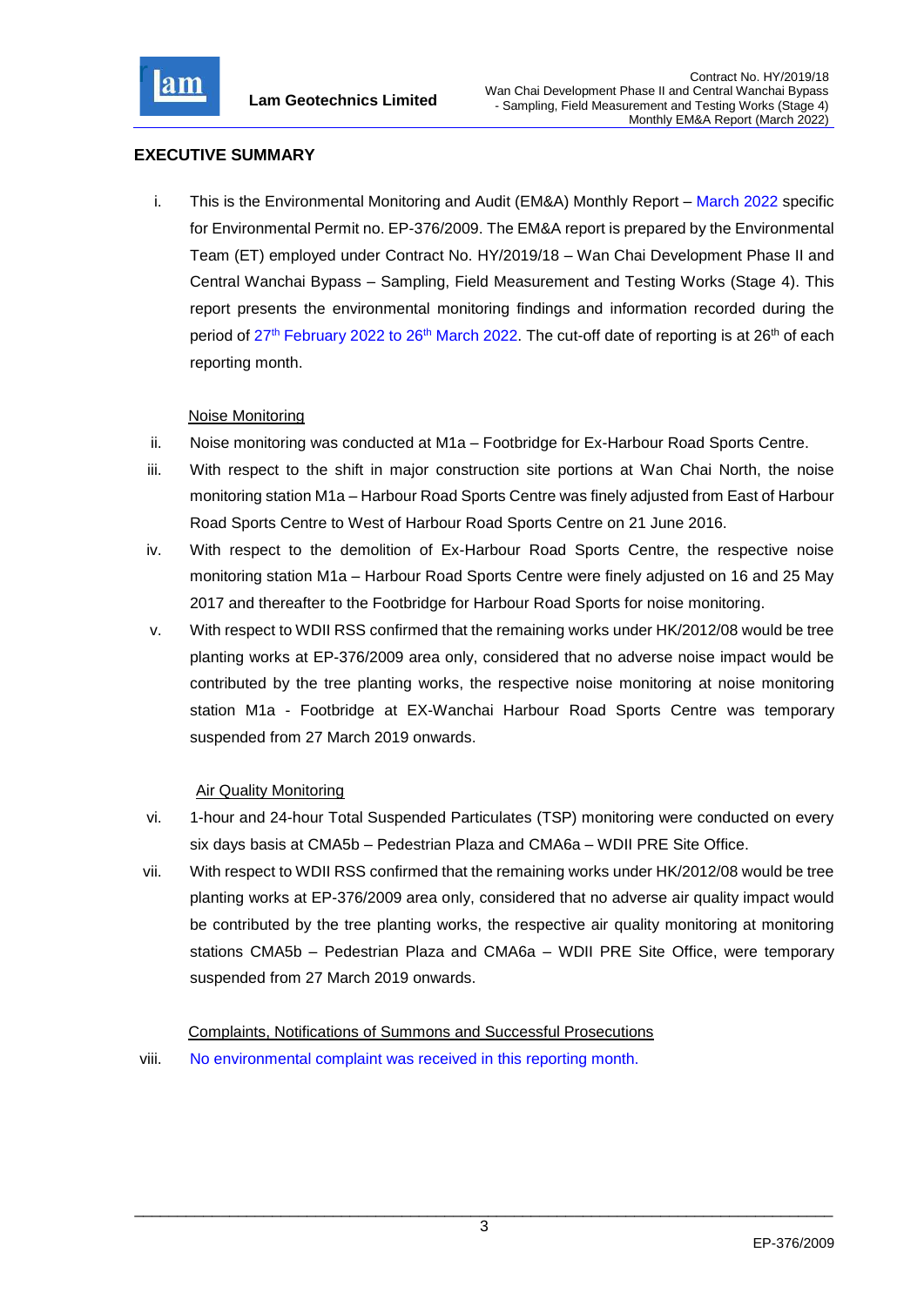

### **Site Inspections and Audit**

ix. As WDII RSS confirmation of construction works completion on 1 April 2020 and agreed with IEC on 3 April 2020, the weekly environmental site inspection for Contract no. HK/2012/08 under EP-376/2009 was suspended from 3 April 2020 onward.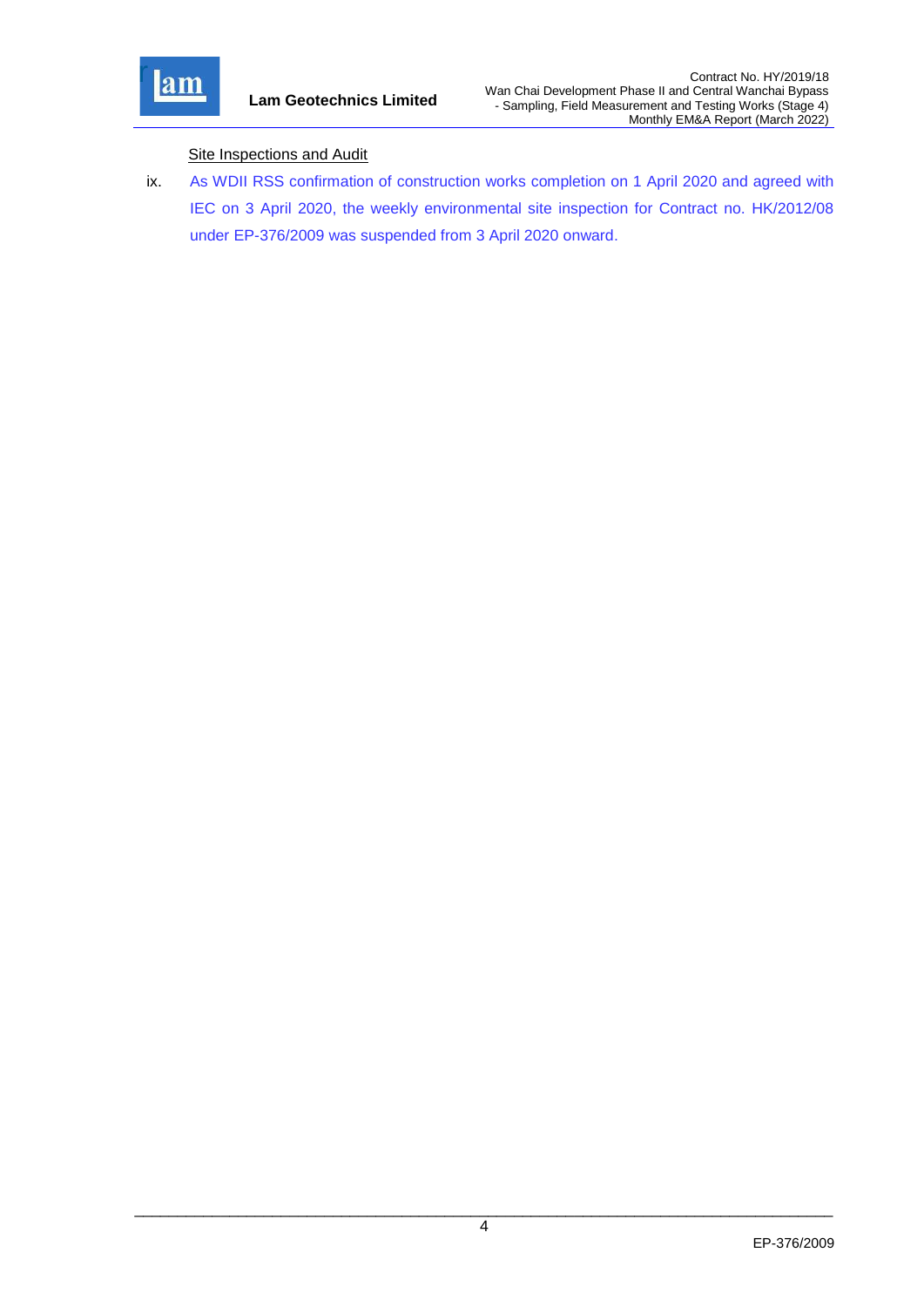

#### <span id="page-5-0"></span>**1 INTRODUCTION**

#### <span id="page-5-1"></span>**1.1 Scope of the Report**

1.1.1. Lam Geotechnics Limited (LGL) has been appointed take up the role as the Environmental Team (ET) under Environmental Permit no. EP-376/2009 to implement the Environmental Monitoring and Audit (EM&A) programme as stipulated in the EM&A Manual of the approved Environmental Impact Assessment (EIA) Report for Wan Chai Development Phase II and Central-Wan Chai Bypass (Register No.: AEIAR-125/2008).

This report documents the finding of EM&A works for Environmental Permit (EP) no. EP- $376/2009$  during the period of  $27<sup>th</sup>$  February 2022 to  $26<sup>th</sup>$  March 2022. The cut-off date of reporting is the 26<sup>th</sup> of each reporting month.

#### <span id="page-5-2"></span>**1.2 Structure of the Report**

- **Section 1** *Introduction* details the scope and structure of the report.
- **Section 2** *Project Background* summarizes background and scope of the project, site description, project organization and contact details of key personnel during the reporting period.
- **Section 3** *Status of Regulatory Compliance* summarizes the status of valid Environmental Permits / Licenses during the reporting period.
- **Section 4** *Monitoring Requirement***s** summarizes all monitoring parameters, monitoring methodology and equipment, monitoring locations, monitoring frequency, criteria and respective event and action plan and monitoring programmes.
- **Section 5** *Monitoring Results* summarizes the monitoring results obtained in the reporting period.
- **Section 6 C***ompliance Audit* summarizes the auditing of monitoring results, all exceedances environmental parameters.
- **Section 7** *Cumulative Construction Impact due to the Concurrent Projects*  summarizes the relevant cumulative construction impact due to the concurrent activities of the concurrent Projects.
- **Section 8** *Environmental Site Audit* summarizes the findings of weekly site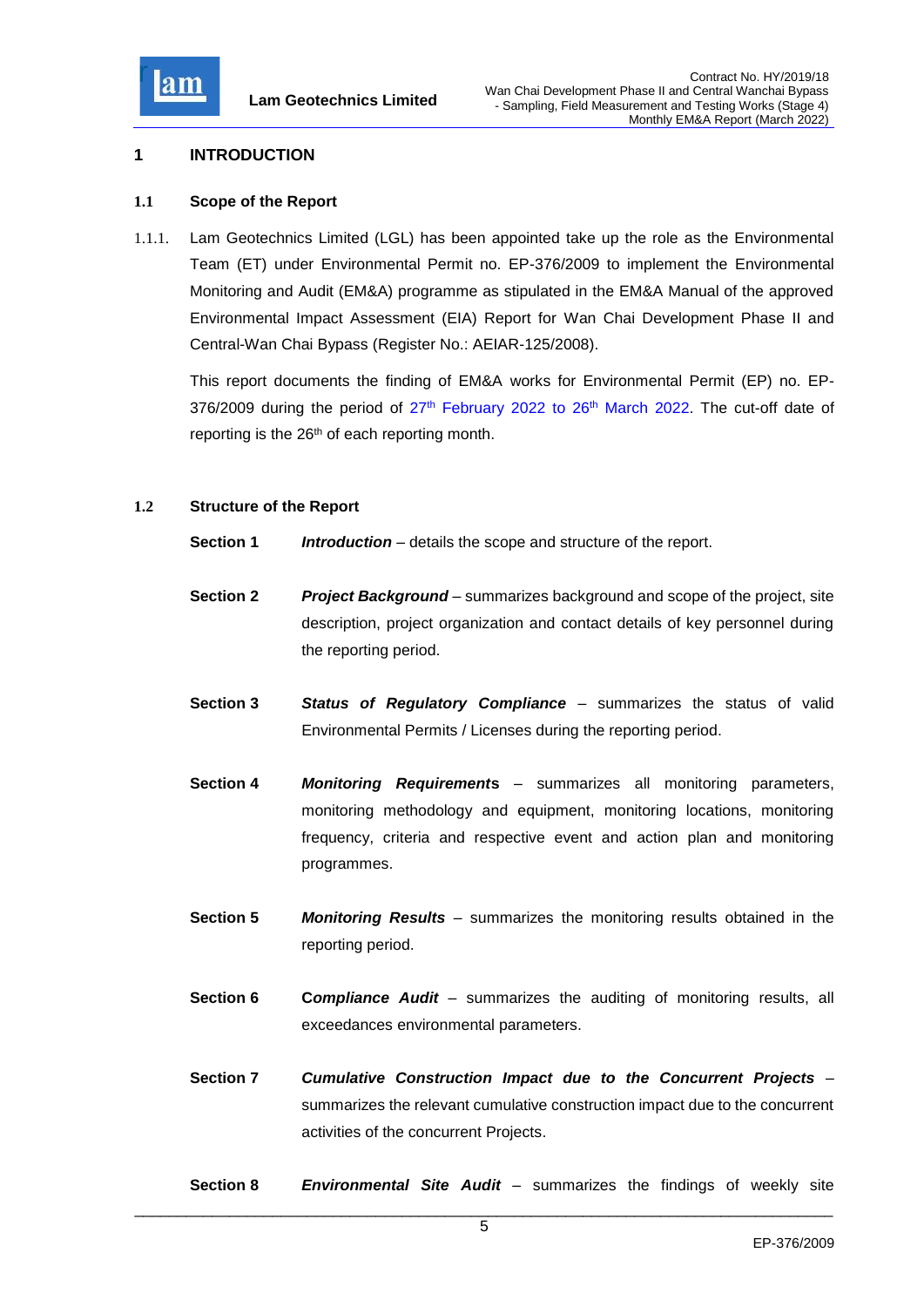

inspections undertaken within the reporting period, with a review of any relevant follow-up actions within the reporting period.

- **Section 9** *Complaints, Notification of summons and Prosecution summarizes the* cumulative statistics on complaints, notification of summons and prosecution
- **Section 10** *Conclusion*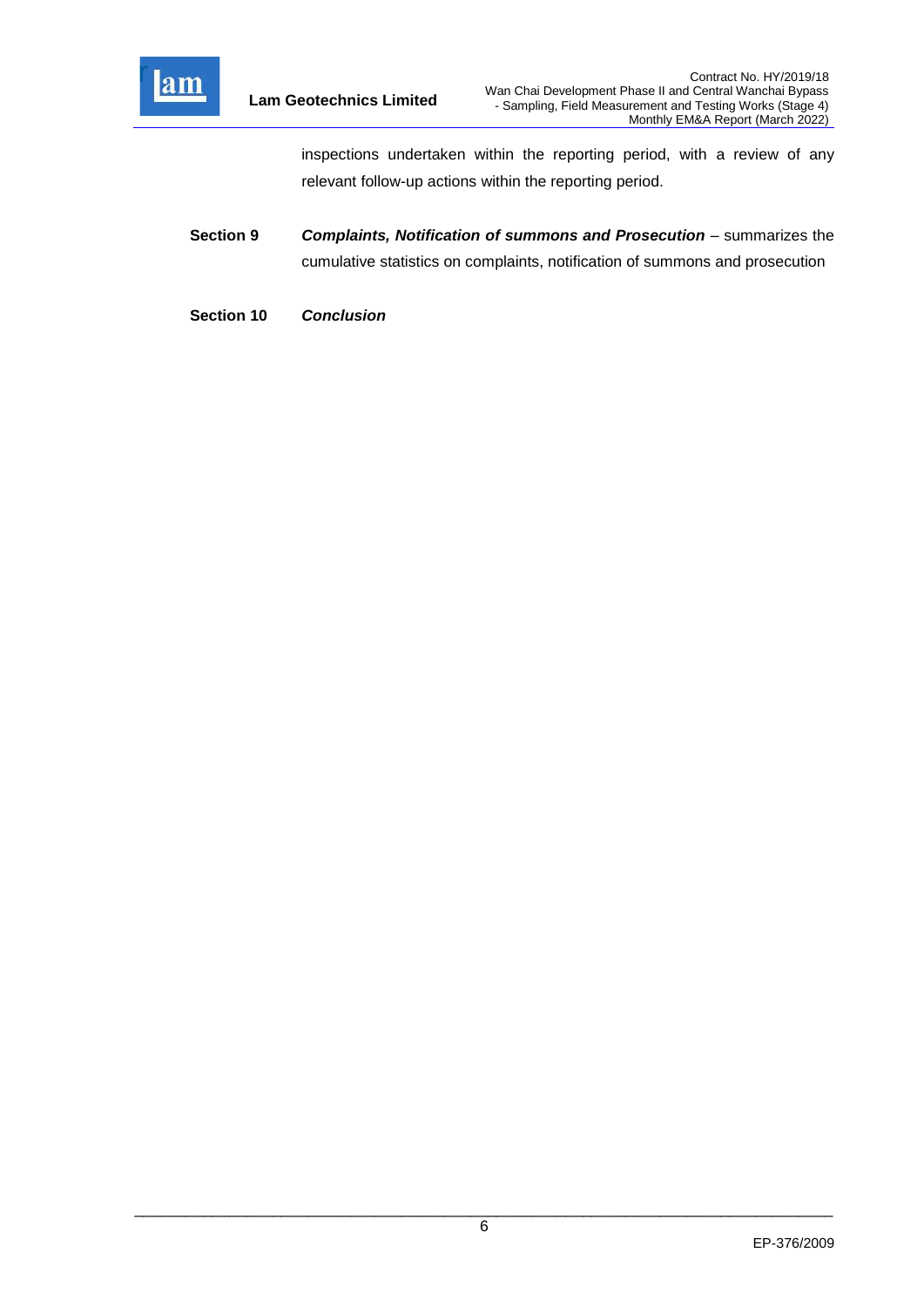

# <span id="page-7-0"></span>**2 PROJECT BACKGROUND**

### <span id="page-7-1"></span>**2.1 Background**

2.1.1 Wan Chai Development phase II and Central-Wan Chai Bypass (hereafter called "the Project") are Designated Project (DP) under the Environmental Impact Assessment Ordinance (Cap. 499) (EIAO). The Environmental Impact Assessment (EIA) Report for Wan Chai Development phase II and Central-Wan Chai Bypass (Register No.: AEIAR-125/2008) has been approved on 11 December 2008.

#### <span id="page-7-2"></span>**2.2 Scope of the Project and Site Description**

- 2.2.1. The design and construction of Wan Chai Development Phase II and Central Wanchai Bypass involves the construction and operation of primary and district distributor roads that is shown at *[Figure 2.1](file:///C:/Users/porsia/Desktop/Attachment/Fig2.1%20Project%20Layout.pdf)*.
- 2.2.2. The key purpose of the study area encompasses the Wan Chai harbourfront area. The area starts at the boundary of Central Reclamation Phase III (CRIII) at the west and connects to the existing Hung Hing Road at the east. The scope of the project includes:
	- A dual 2-lane primary distributor road, Road P2, approximately 0.6km in length; and
	- Other new primary and district distributor roads connecting to the slip roads of the Central-Wan Chai Bypass with a total length of approximately 0.7km.
- 2.2.3. The project also contains various Schedule 2 DP that, under the EIAO, require Environmental Permits (EPs) to be granted by the DEP before they may be either constructed or operated. **Table 2.1** summarises the DP under this Project. **[Figure 2.1](file:///C:/Users/porsia/Desktop/Attachment/Fig2.1%20Project%20Layout.pdf)** shows the locations of these Schedule 2 DP.

| Item            | <b>Designated Project</b>                       | <b>EIAO Reference</b>   |
|-----------------|-------------------------------------------------|-------------------------|
| DP <sub>2</sub> | Road P2 and other roads which are classified as | Schedule 2, Part I, A.1 |
|                 | primary/district distributor roads              |                         |

<span id="page-7-3"></span>*Table 2.1 Schedule 2 Designated Project under this Project*

2.2.4. The designated project work II (DP2) was awarded to China State – Build King Joint Venture HK/2012/08 (Contract Title: Wan Chai Development Phase II Central – Wan Chai Bypass at Wan Chai West) as part of the Project works by the Civil Engineering and Development Department (CEDD). The construction work under Contract no. HK/2012/08 was commenced on 13 May 2015.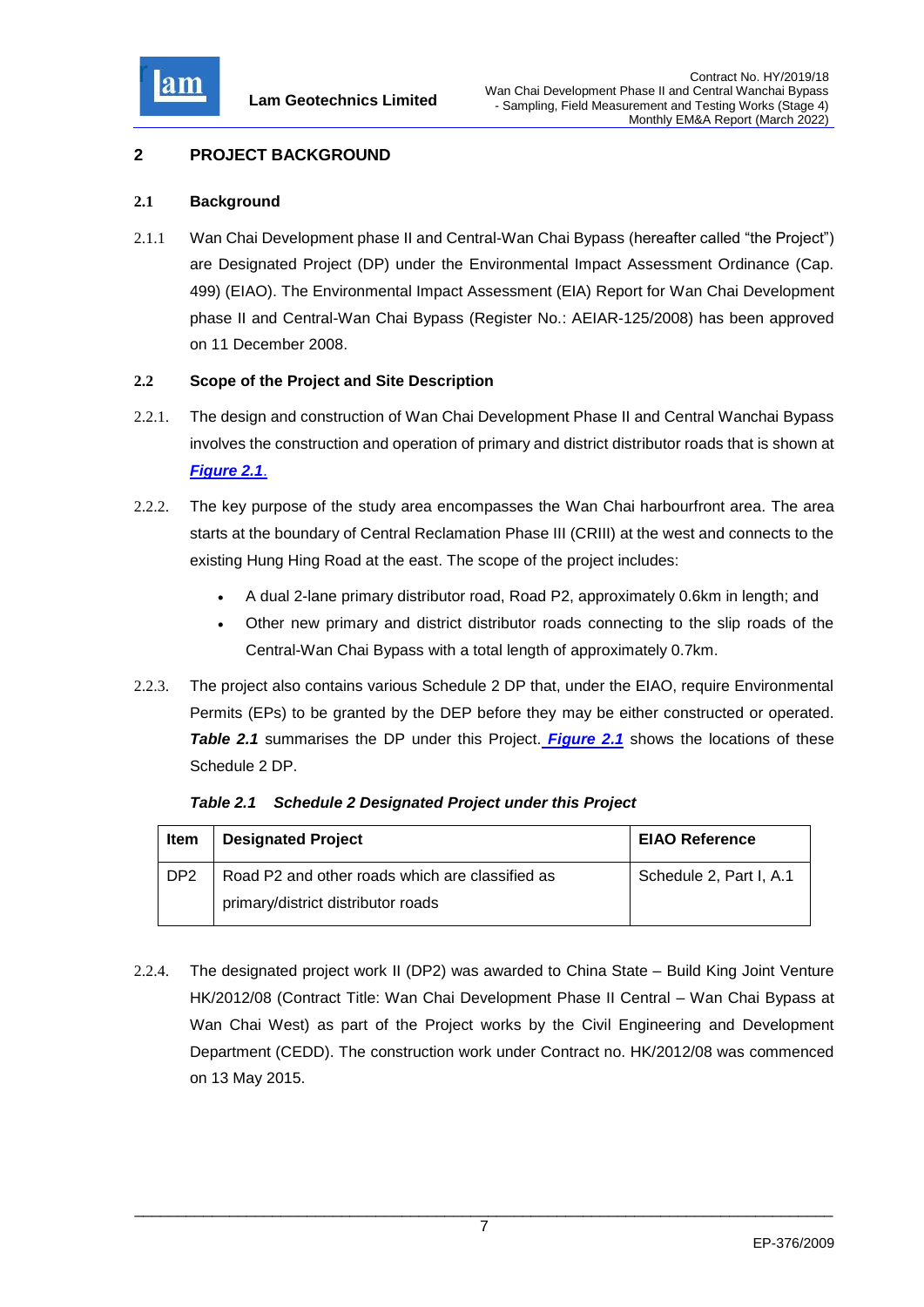

### <span id="page-8-0"></span>**2.3 Project Organization and Contact Personnel**

- 2.3.1 Civil Engineering and Development Department and Highway Department are the overall project controllers for the Wan Chai Development Phase II and Central-Wan Chai Bypass respectively. For the construction phase of the Project, Project Engineer, Contractor(s), Environmental Team and Independent Environmental Checker are appointed to manage and control environmental issues.
- 2.3.2 The proposed project organization and lines of communication with respect to environmental protection works are shown in *[Figure 2.2](file:///C:/Users/porsia/Desktop/Attachment/Fig2.2%20Project%20Organization%20Chart.pdf)*. Key personnel and contact particulars are summarized in *Table 2.2*:

| Party                           | <b>Role</b>                                   | <b>Post</b>                                   | <b>Name</b>        | Contact<br>No. | Contact<br>Fax |
|---------------------------------|-----------------------------------------------|-----------------------------------------------|--------------------|----------------|----------------|
| <b>AECOM</b>                    | Engineer's<br>Representative<br>for WDII      | Senior<br>Resident<br>Engineer                | Mr. S.K. Lo        | 3519 9033      | 2587 1877      |
| Ramboll<br>Hong Kong<br>Limited | Independent<br>Environmental<br>Checker (IEC) | Independent<br>Environmental<br>Checker (IEC) | Mr. David<br>Yeung | 3465 2888      | 3465 2899      |
| Lam<br>Geotechnics<br>Limited   | Environmental<br>Team (ET)                    | Environmental<br>Team Leader<br>(ETL)         | Mr. Raymond<br>Dai | 2882 3939      | 2882 3331      |

#### <span id="page-8-1"></span>*Table 2.2 Contact Details of Key Personnel*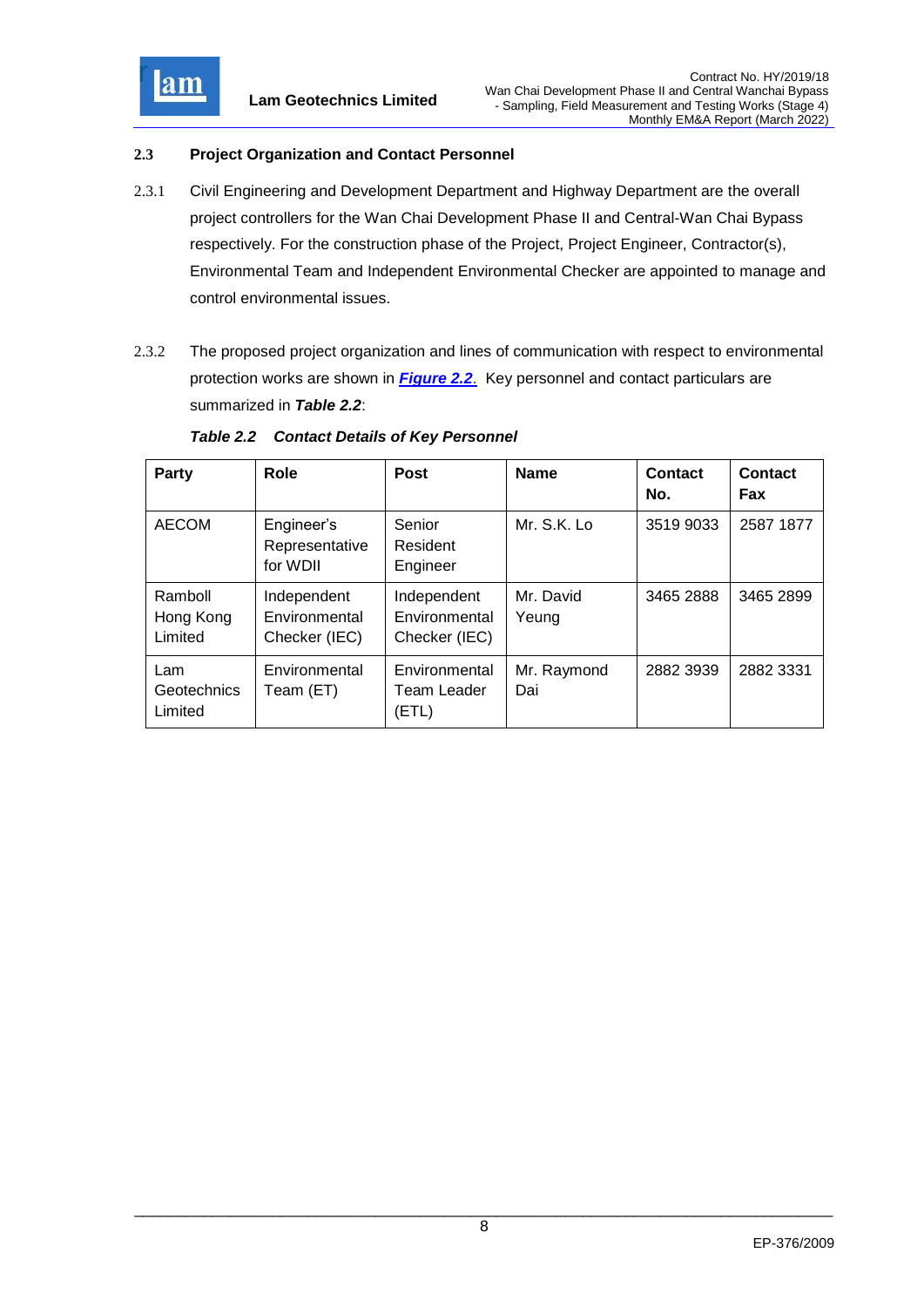

# <span id="page-9-0"></span>**3 STATUS OF REGULATORY COMPLIANCE**

#### <span id="page-9-1"></span>**3.1 Status of Environmental Licensing and Permitting under the Project**

3.1.1. A summary of the current status on licences and/or permits on environmental protection pertinent to the Project is shown in *Table 3.1*.

# <span id="page-9-2"></span>*Table 3.1 Summary of the current status on licences and/or permits on environmental protection pertinent to the Project*

| <b>Permits and/or Licences</b>      | Reference No.   | <b>Issued Date</b> | <b>Status</b> |
|-------------------------------------|-----------------|--------------------|---------------|
| <b>Environmental Permit</b>         | EP-376/2009     | 13 Nov 2009        | Valid         |
| <b>Further Environmental Permit</b> | FEP-01/376/2009 | 31 Mar 2015        | Surrendered   |
| <b>Further Environmental Permit</b> | FEP-02/376/2009 | 1 Aug 2016         | Surrendered   |

3.1.2. Implementation status of the recommended mitigation measures during this reporting month is presented in *[Appendix 3.1](file:///C:/Users/porsia/Desktop/Attachment/App3.1_Environmental%20Mitigation%20Implementation%20Schedule.pdf)*.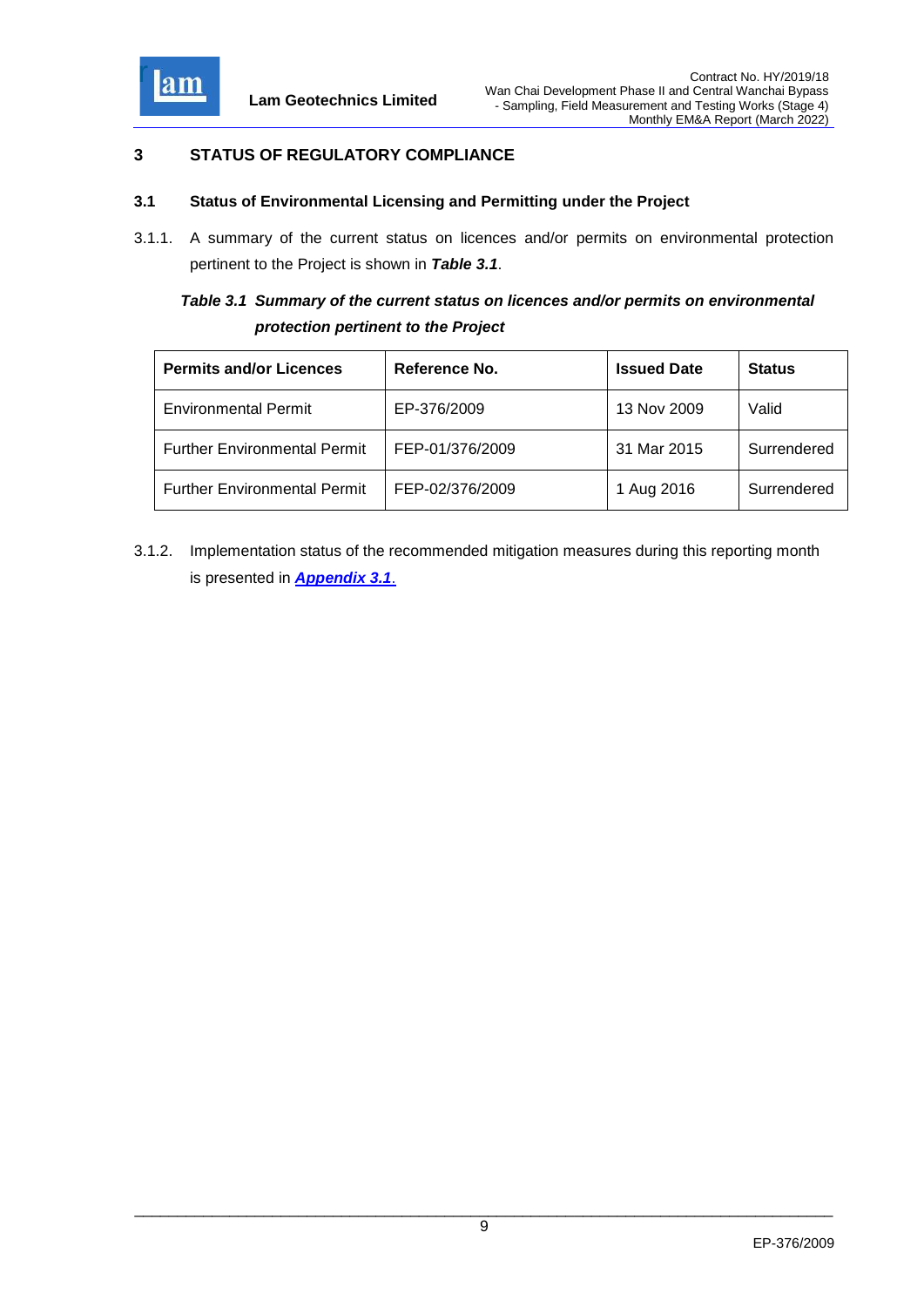

### <span id="page-10-0"></span>**4 MONITORING REQUIREMENTS**

#### <span id="page-10-1"></span>**4.1 Noise Monitoring**

#### NOISE MONITORING STATION

4.1.1. The noise monitoring station for the Project is listed and shown in *Table 4.1* and *[Figure 4.1.](file:///C:/Users/porsia/Desktop/Attachment/Fig4.1%20Locations%20of%20Monitoring%20Stations.pdf) [Appendix 4.1](file:///C:/Users/porsia/Attachment/App4.1_Action%20and%20Limit%20Level.pdf)* shows the established Action/Limit Levels for the monitoring works.

<span id="page-10-2"></span>

|  | <b>Table 4.1 Noise Monitoring Station</b> |  |
|--|-------------------------------------------|--|
|  |                                           |  |

| <b>District</b> | <b>Station</b> | <b>Description</b>                           |
|-----------------|----------------|----------------------------------------------|
| Wan Chai        | M1a            | Footbridge for Ex-Harbour Road Sports Centre |

### NOISE MONITORING PARAMETERS, FREQUENCY AND DURATION

- 4.1.2. The construction noise level shall be measured in terms of the A-weighted equivalent continuous sound pressure level (Leq). Leq (30 minutes) shall be used as the monitoring parameter for the time period between 0700 and 1900 hours on normal weekdays. For all other time periods, Leq (5 minutes) shall be employed for comparison with the Noise Control Ordinance (NCO) criteria. Supplementary information for data auditing, statistical results such as L10 and L90 shall also be obtained for reference.
- 4.1.3. Noise monitoring shall be carried out at all the designated monitoring stations. The monitoring frequency shall depend on the scale of the construction activities. The following is an initial guide on the regular monitoring frequency for each station on a weekly basis when noise generating activities are underway:
	- One set of measurements between 0700 and 1900 hours on normal weekdays.

### MONITORING EQUIPMENT

- 4.1.4. As referred to in the Technical Memorandum ™ issued under the NCO, sound level meters in compliance with the International Electrotechnical Commission Publications 651: 1979 (Type 1) and 804: 1985 (Type 1) specifications shall be used for carrying out the noise monitoring. Immediately prior to and following each noise measurement the accuracy of the sound level meter shall be checked using an acoustic calibrator generating a known sound pressure level at a known frequency. Measurements may be accepted as valid only if the calibration level from before and after the noise measurement agrees to within 1.0 dB.
- 4.1.5. Noise measurements shall not be made in fog, rain, wind with a steady speed exceeding 5 m/s or wind with gusts exceeding 10 m/s. The wind speed shall be checked with a portable wind speed meter capable of measuring the wind speed in m/s.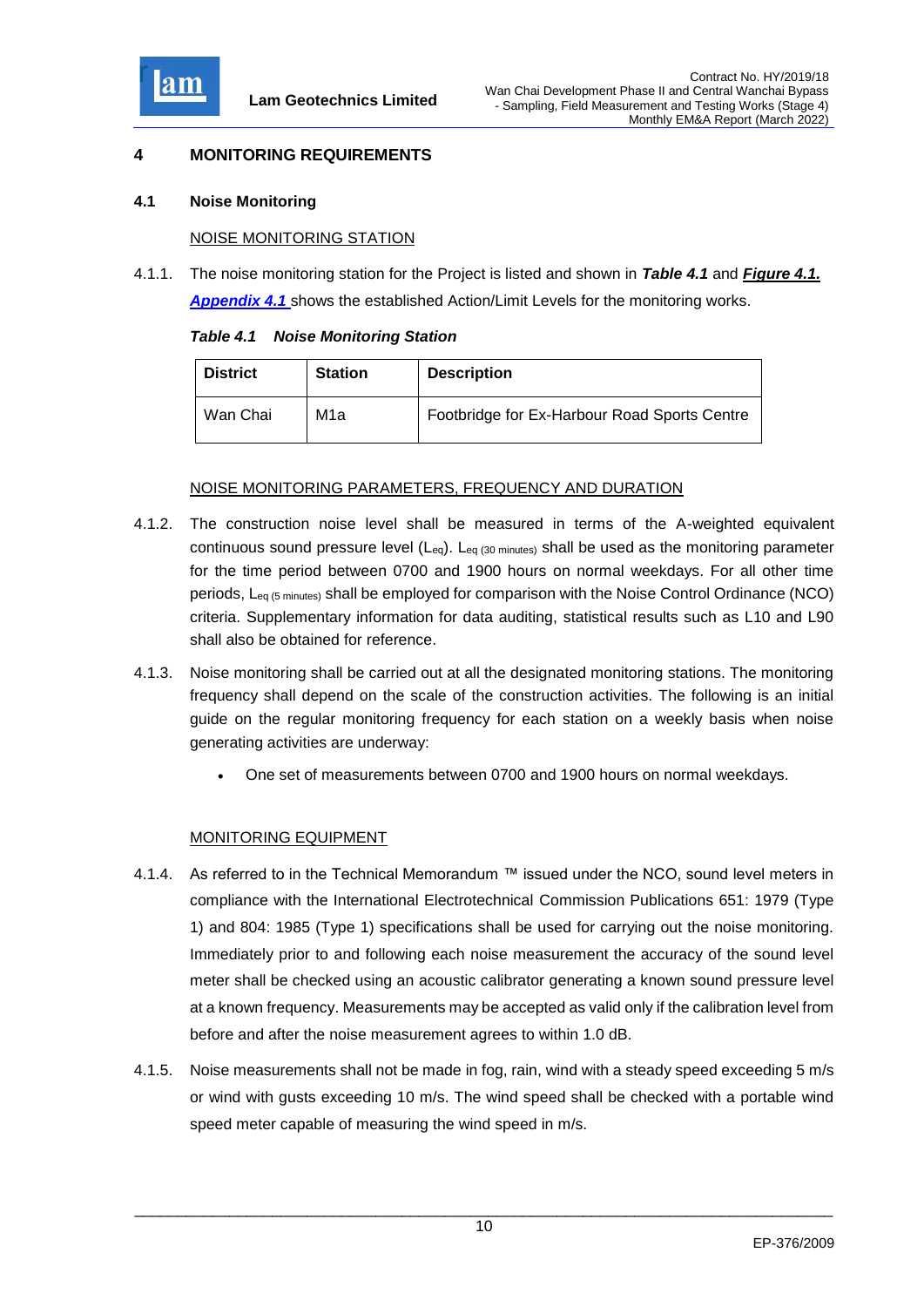

### <span id="page-11-0"></span>**4.2 Air Quality Monitoring**

### AIR QUALITY MONITORING STATIONS

4.2.1. The air quality monitoring stations for the Project are listed and shown in *Table 4.2* and *[Figure](file:///C:/Users/porsia/Desktop/Attachment/Fig4.1%20Locations%20of%20Monitoring%20Stations.pdf)* 

*[4.1](file:///C:/Users/porsia/Desktop/Attachment/Fig4.1%20Locations%20of%20Monitoring%20Stations.pdf)*. *[Appendix 4.1](file:///C:/Users/porsia/Desktop/Attachment/App4.1_Action%20and%20Limit%20Level.pdf)* shows the established Action/Limit Levels for the monitoring works.

*Table 4.2 Air Quality Monitoring Stations*

<span id="page-11-1"></span>

| <b>Station ID</b>  | <b>Description</b>          |
|--------------------|-----------------------------|
| CMA <sub>5</sub> b | Pedestrian Plaza            |
| CMA <sub>6a</sub>  | <b>WDII PRE Site Office</b> |

#### AIR QUALITY MONITORING PARAMETERS, FREQUENCY AND DURATION

- 4.2.2. One-hour and 24-hour TSP levels should be measured to indicate the impacts of construction dust on air quality. The 24-hour TSP levels shall be measured by following the standard high volume sampling method as set out in the Title 40 of the Code of Federal Regulations, Chapter 1 (Part 50), Appendix B.
- 4.2.3. All relevant data including temperature, pressure, weather conditions, elapsed-time meter reading for the start and stop of the sampler, identification and weight of the filter paper, and any other local atmospheric factors affecting or affected by site conditions, etc., shall be recorded down in detail.
- 4.2.4. For regular impact monitoring, the sampling frequency of at least once in every six-days, shall be strictly observed at all the monitoring stations for 24-hour TSP monitoring. For 1-hour TSP monitoring, the sampling frequency of at least three times in every six-days should be undertaken when the highest dust impact occurs.

### SAMPLING PROCEDURE AND MONITORING EQUIPMENT

- 4.2.5. High volume samplers (HVSs) in compliance with the following specifications shall be used for carrying out the 1-hour and 24-hour TSP monitoring:
	- $0.6 1.7$  m<sup>3</sup> per minute adjustable flow range;
	- Equipped with a timing / control device with +/- 5 minutes accuracy for 24 hours operation;
	- Installed with elapsed-time meter with +/- 2 minutes accuracy for 24 hours operation;
	- Capable of providing a minimum exposed area of 406 cm2;
	- Flow control accuracy: +/- 2.5% deviation over 24-hour sampling period;
	- Equipped with a shelter to protect the filter and sampler;
	- Incorporated with an electronic mass flow rate controller or other equivalent devices;
	- Equipped with a flow recorder for continuous monitoring;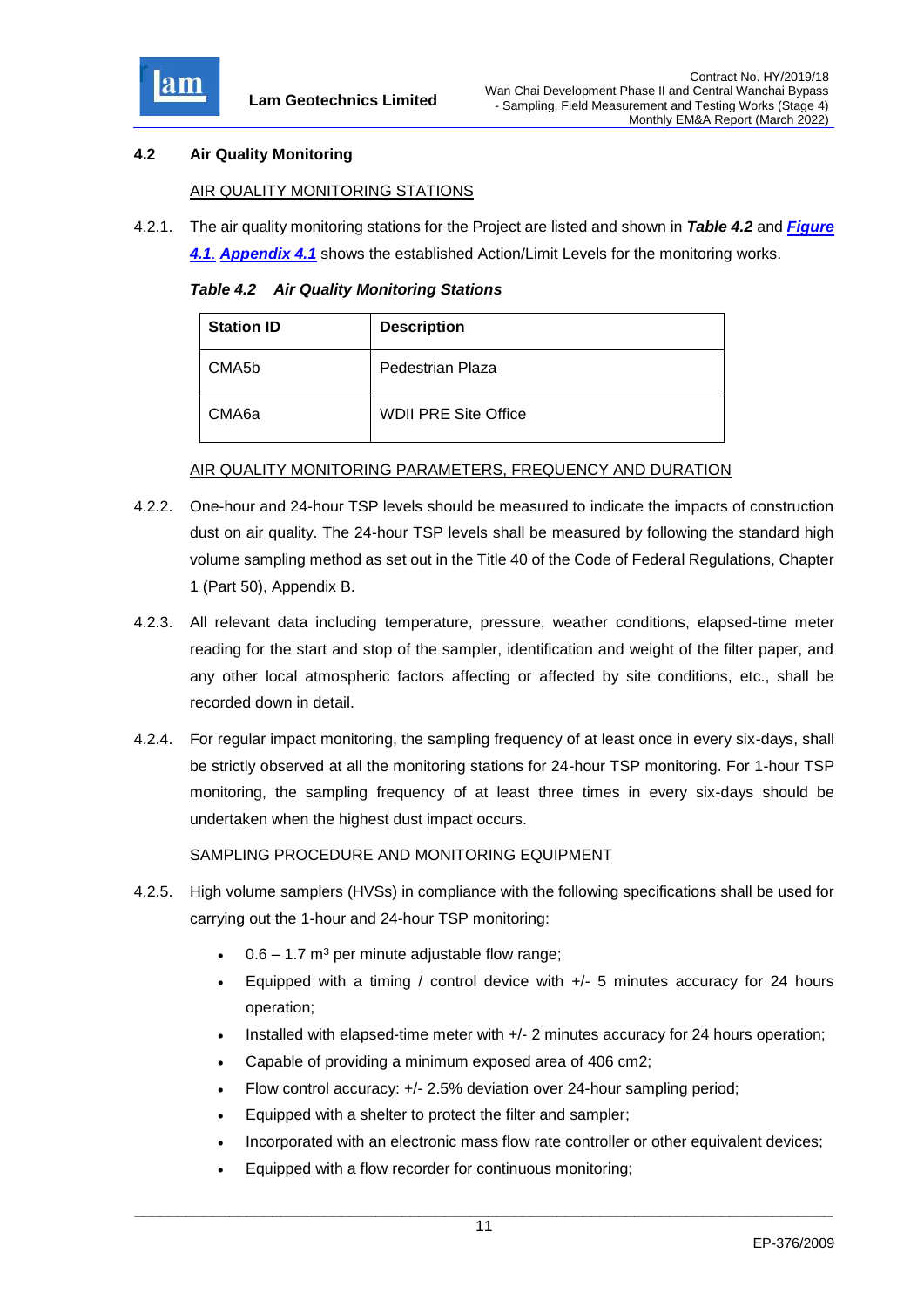

**Lam Geotechnics Limited**

- Provided with a peaked roof inlet;
- Incorporated with a manometer;
- Able to hold and seal the filter paper to the sampler housing at horizontal position;
- Easily changeable filter; and
- Capable of operating continuously for a 24-hour period.
- 4.2.6. Initial calibration of dust monitoring equipment shall be conducted upon installation and thereafter at bi-monthly intervals. The transfer standard shall be traceable to the internationally recognized primary standard and be calibrated annually. The concern parties such as IEC shall properly document the calibration data for future reference. All the data should be converted into standard temperature and pressure condition.

### LABORATORY MEASUREMENT / ANALYSIS

- 4.2.7. A clean laboratory with constant temperature and humidity control, and equipped with necessary measuring and conditioning instruments to handle the dust samples collected, shall be available for sample analysis, and equipment calibration and maintenance. The laboratory should be HOKLAS accredited.
- 4.2.8. Filter paper of size 8" x 10" shall be labelled before sampling. It shall be a clean filter paper with no pinholes, and shall be conditioned in a humidity-controlled chamber for over 24-hours and be pre-weighed before use for the sampling.
- 4.2.9. After sampling, the filter paper loaded with dust shall be kept in a clean and tightly sealed plastic bag. The filter paper shall then be returned to the laboratory for reconditioning in the humidity controlled chamber followed by accurate weighing by an electronic balance with readout down to 0.1 mg. The balance shall be regularly calibrated against a traceable standard.
- 4.2.10. All the collected samples shall be kept in a good condition for 6 months before disposal.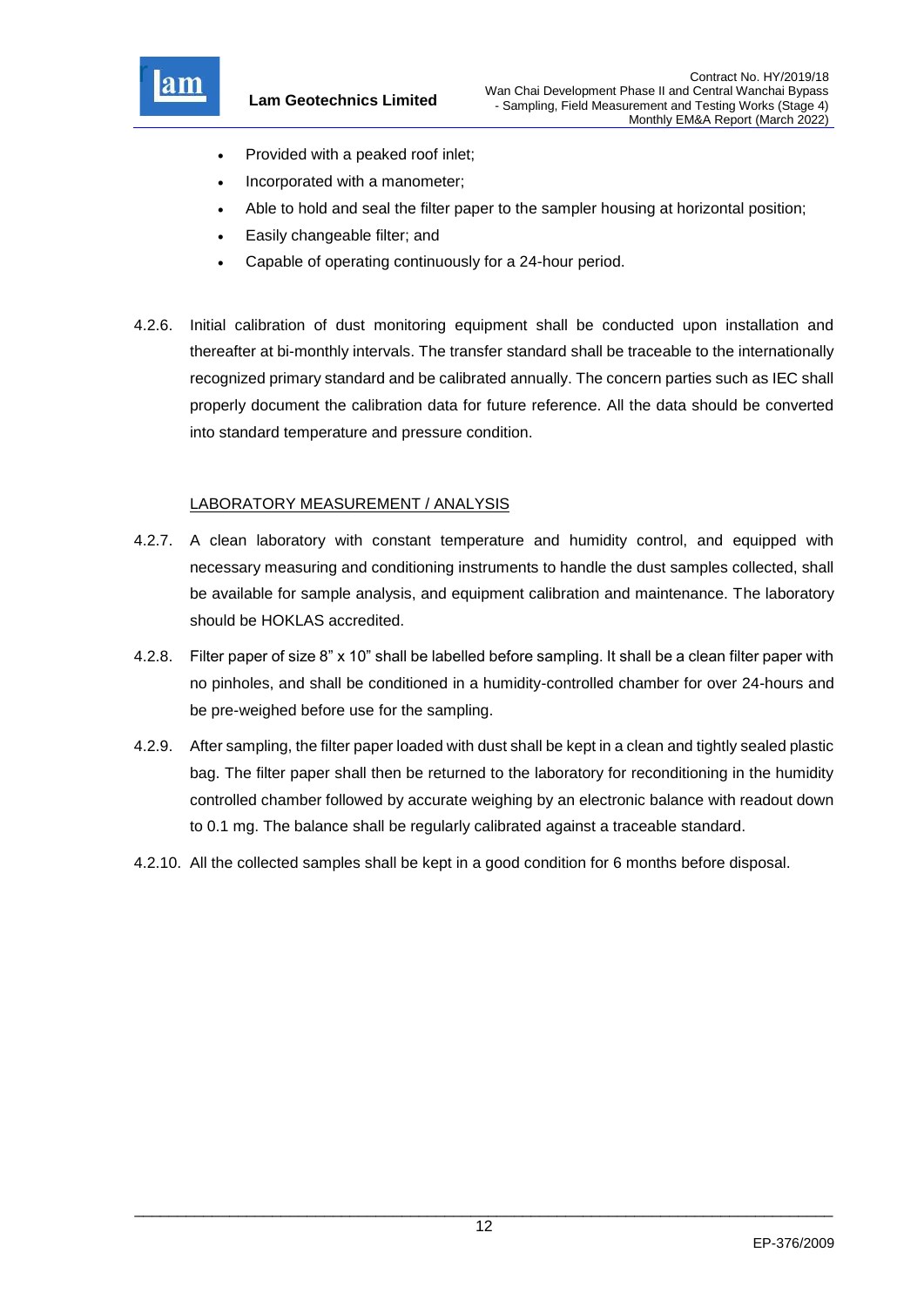

# <span id="page-13-0"></span>**5 MONITORING RESULTS**

- 5.0.1. The environmental monitoring will be implemented based on the division of works areas of the designated project managed under the contract with FEP applied by individual contractors. Overall layout showing work areas of various contracts, latest status of work commencement and monitoring stations is shown in *[Figure 2.1](file:///C:/Users/porsia/Attachment/Fig2.1%20Project%20Layout.pdf)* and *Figure 4.1*.
- 5.0.2. The environment monitoring schedules for reporting month and coming month are presented in *[Appendix 5.1](file://///100.100.100.13/team3dir/t3/1.0%20Project/2011/G1120/Submission/_EM&A%20Report_EP376/Mrtp2015.09/Attachment/App5.1_Monitoring%20Schedules.pdf)*.

#### <span id="page-13-1"></span>**5.1 Noise Monitoring Results**

5.1.1 The proposed division of noise monitoring station is summarized in *Table 5.1* below.

#### <span id="page-13-3"></span>*Table 5.1 Noise Monitoring Station for Contract no. HK/2012/08*

| <b>Location ID</b> | <b>District</b> | <b>Description</b>                           |
|--------------------|-----------------|----------------------------------------------|
| M1a                | Wan Chai        | Footbridge for Ex-Harbour Road Sports Centre |

5.1.2 With respect to WDII RSS confirmed that the remaining works under HK/2012/08 would be tree planting works at EP-376/2009 area only, considered that no adverse noise impact would be contributed by the tree planting works, the respective noise monitoring at noise monitoring station M1a - Footbridge at EX-Wanchai Harbour Road Sports Centre was temporary suspended from 27 March 2019 onwards.

### <span id="page-13-2"></span>**5.2 Air Quality Monitoring Results**

5.2.1 The proposed division of air quality monitoring stations are summarized in *Table 5.2* below.

*Table 5.2 Air Quality Monitoring Station for Contract no. HK/2012/08*

<span id="page-13-4"></span>

| <b>Station</b> | <b>Description</b>          |
|----------------|-----------------------------|
| CMA5b          | Pedestrian Plaza            |
| CMA6a          | <b>WDII PRE Site Office</b> |

5.2.2 With respect to WDII RSS confirmed that the remaining works under HK/2012/08 would be tree planting works at EP-376/2009 area only, considered that no adverse air quality impact would be contributed by the tree planting works, the respective air quality monitoring at air quality monitoring stations CMA5b – Pedestrian Plaza and CMA6a – WDII PRE Site Office were temporary suspended from 27 March 2019 onwards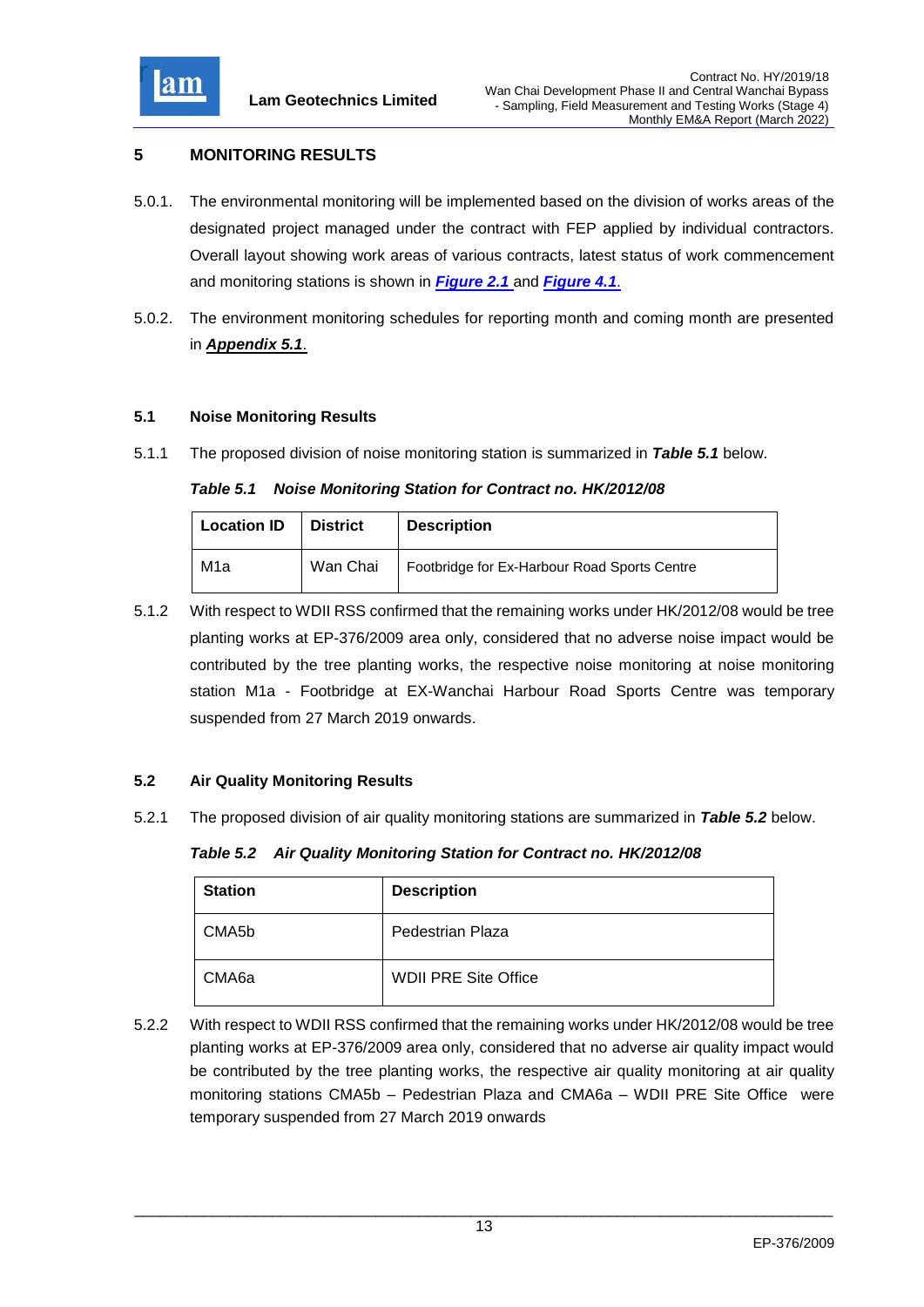

### <span id="page-14-0"></span>**6 COMPLIANCE AUDIT**

6.0.1. The Event Action Plan for construction noise and air quality are presented in *[Appendix 6.1](file:///C:/Users/porsia/Desktop/Attachment/App6.1_Event%20and%20Action%20Plan.pdf)*.

### <span id="page-14-1"></span>**6.1 Noise Monitoring**

6.1.1 With respect to WDII RSS confirmed that the remaining works under HK/2012/08 would be tree planting works at EP-376/2009 area only, considered that no adverse noise impact would be contributed by the tree planting works, the respective noise monitoring at noise monitoring station M1a - Footbridge at EX-Wanchai Harbour Road Sports Centre was temporary suspended from 27 March 2019 onwards.

### <span id="page-14-2"></span>**6.2 Air Quality Monitoring**

6.2.1 With respect to WDII RSS confirmed that the remaining works under HK/2012/08 would be tree planting works at EP-376/2009 area only, considered that no adverse air quality impact would likely be contributed by the tree planting works, the respective air quality monitoring at air quality monitoring stations CMA5b – Pedestrian Plaza and CMA6a – WDII PRE Site Office were temporary suspended from 27 March 2019 onwards.

#### <span id="page-14-3"></span>**6.3 Review of the Reasons for and the Implications of Non-compliance**

6.3.1 As WDII RSS confirmation of construction works completion on 1 April 2020 and agreed with IEC on 3 April 2020, the weekly environmental site inspection for Contract no. HK/2012/08 under EP-376/2009 was suspended from 3 April 2020 onward.

### <span id="page-14-4"></span>**6.4 Summary of action taken in the event of and follow-up on non-compliance**

6.4.1 As WDII RSS confirmation of construction works completion on 1 April 2020 and agreed with IEC on 3 April 2020, the weekly environmental site inspection for Contract no. HK/2012/08 under EP-376/2009 was suspended from 3 April 2020 onward.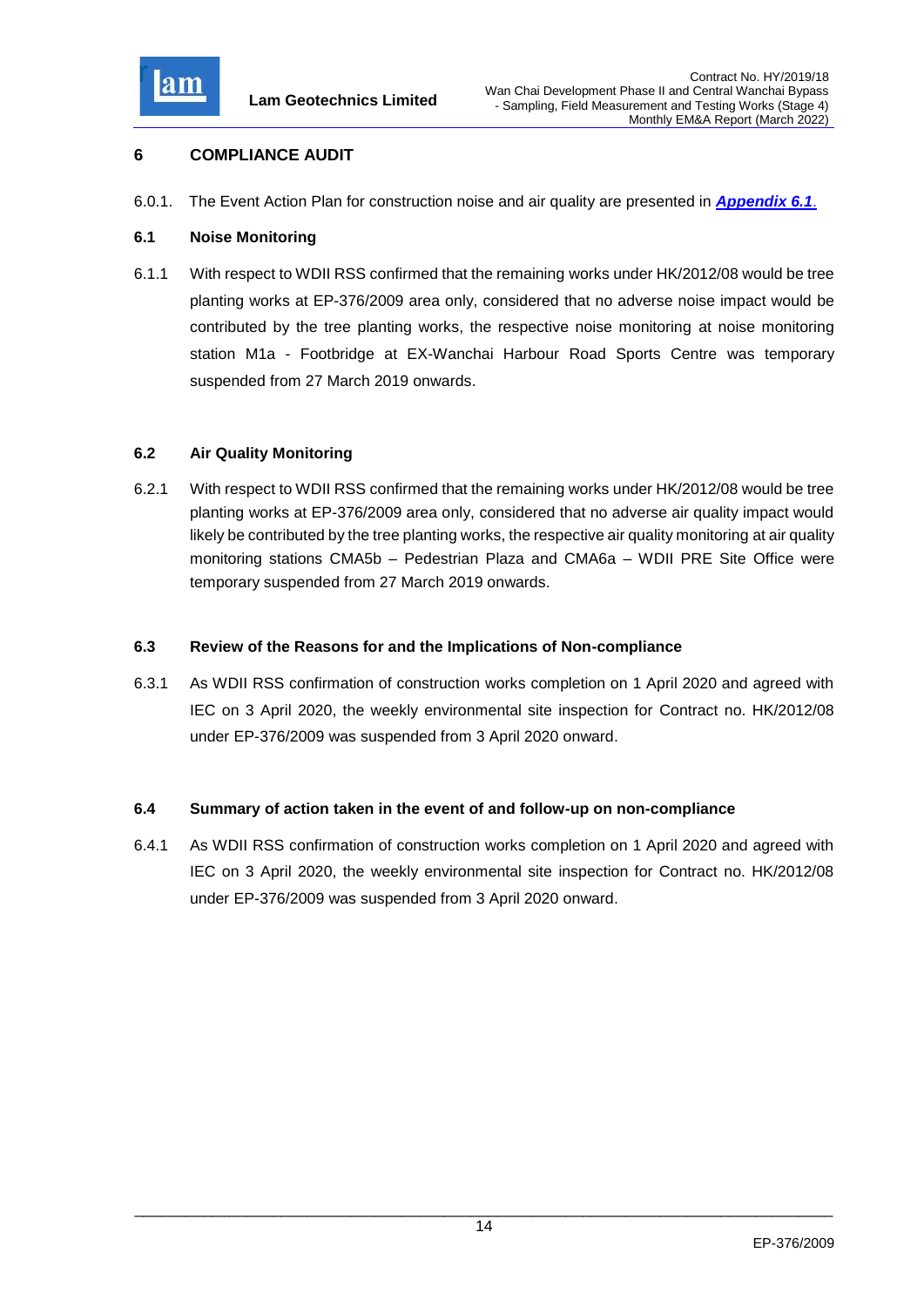

# <span id="page-15-0"></span>**7 CUMULATIVE CONSTRUCTION IMPACT DUE TO THE CONCURRENT PROJECTS**

- 7.0.1. According to the Condition 3.4 of the EP-376/2009, this section addresses the relevant cumulative construction impact due to the concurrent activities of the current projects including the Central Reclamation Phase III (CRIII), Wan Chai Development Phase II (WDII), Central-WanChai Bypass (CWB), Island Eastern Corridor Link projects (IECL) and Wan Chai Development Phase II – Central – Wan Chai Bypass at Wan Chai East (CWB Tunnel).
- 7.0.2. According to the Final EM&A report of Central Reclamation Phase III (CRIII) for Contract HK 12/02, the major construction activities were completed by end of January 2014 and no construction activities were undertaken thereafter and the water quality monitoring was completed in October 2011. As such, it is considered that there were no cumulative construction impact due to the concurrent activities of the current projects with the Central Reclamation Phase III (CRIII) undertaken by contractor HK12/02 in the reporting month.
- 7.0.3. According to the Final EM&A Report of EP-122/2002/E, the construction works at the area of EP-122/2002/E were completed. In view of the above, the cumulative construction impact due to the Central Reclamation Phase III (CRIII) was not anticipated.
- 7.0.4. According to the construction programme of Wan Chai Development Phase II, Central-Wan Chai Bypass and Island Eastern Corridor Link projects, no construction works under Wan Chai Development Phase II was conducted at Wan Chai. The major construction activities under Central-Wan Chai Bypass and Island Eastern Corridor Link Projects were bridge noise enclosure modification works, road works, drainage works and soft landscape works at North Point area in the reporting period. In addition, other non-Wan Chai Development Phase II, Central-Wan Chai Bypass and Island Eastern Corridor Link projects were observed undertaken at Wan Chai North and North Point area.
- 7.0.5. As relevant site mitigation measures for air quality and construction noise were implemented, no significant air quality impact and noise impact from construction activities was concluded in the reporting period. Besides, no construction work was conducted at EP-376 area in the reporting period. Thus, it is evaluated that the cumulative construction impact from the concurrent projects including Wan Chai Development Phase II (WDII), Central- WanChai Bypass (CWB), Island Eastern Corridor Link projects (IECL) was insignificant.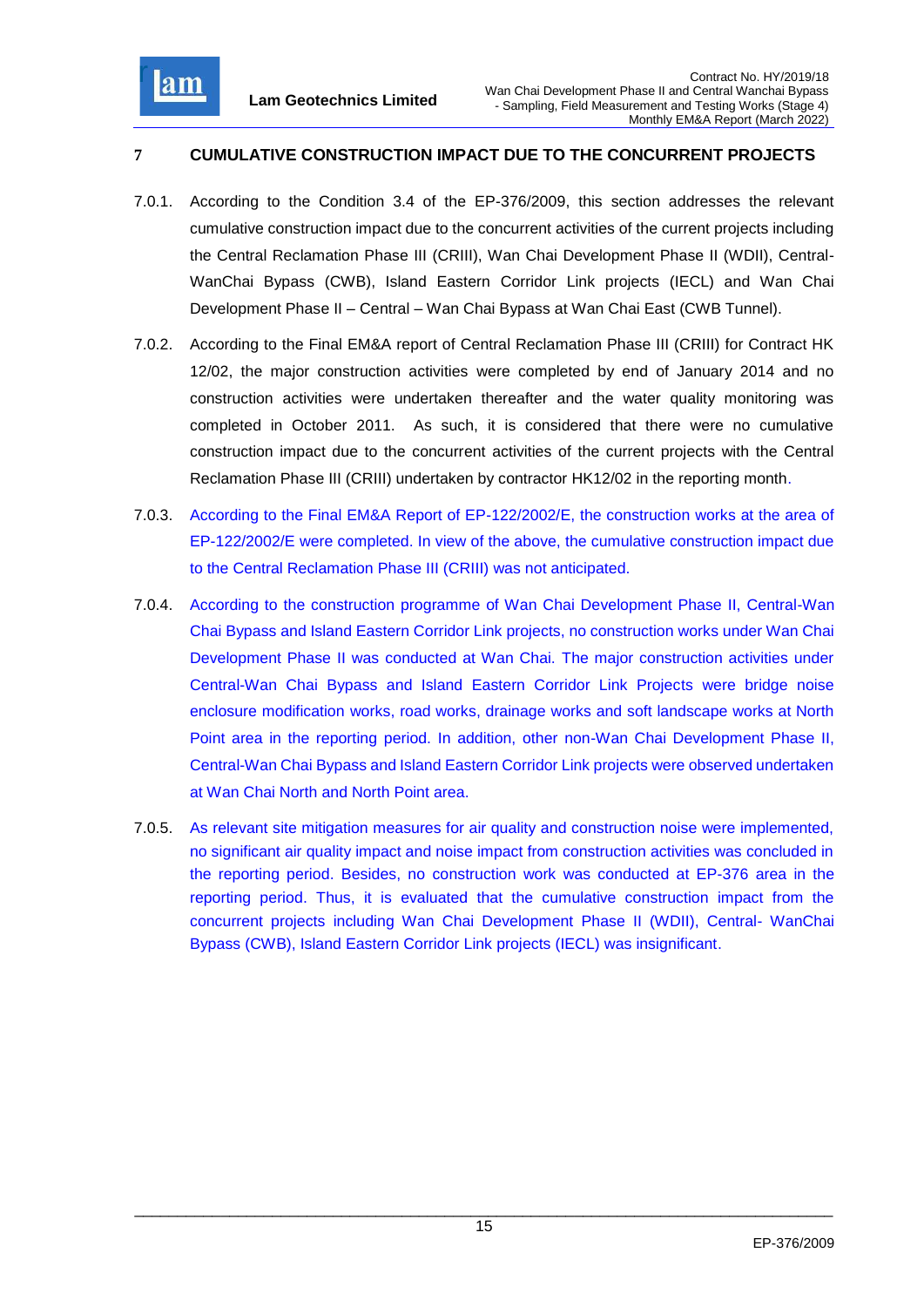

### <span id="page-16-0"></span>**8 ENVIRONMENTAL SITE AUDIT**

8.0.1. As WDII RSS confirmation of construction works completion on 1 April 2020 and agreed with IEC on 3 April 2020, the weekly environmental site inspection for Contract no. HK/2012/08 under EP-376/2009 was suspended from 3 April 2020 onward.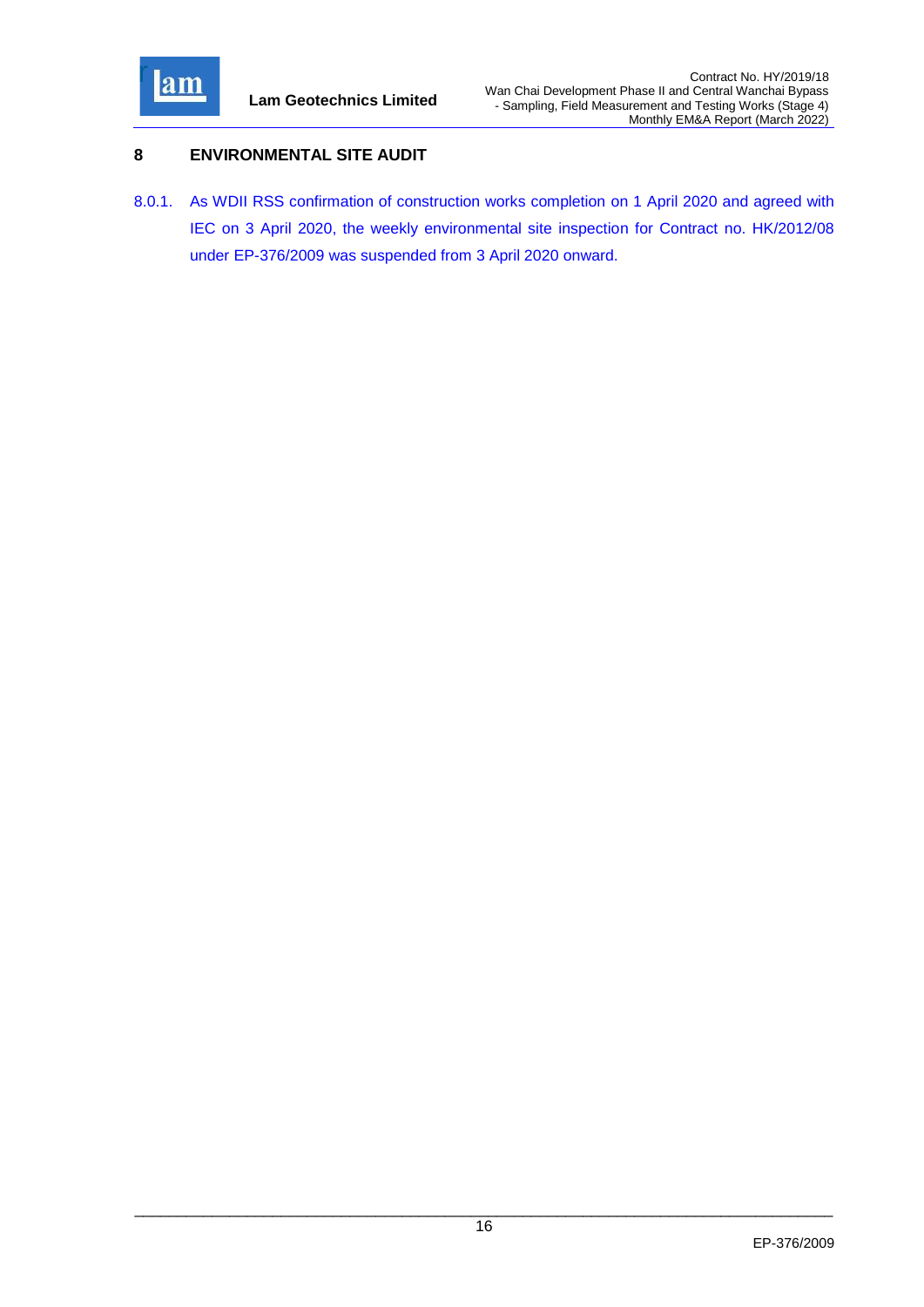

# <span id="page-17-0"></span>**9 COMPLAINTS, NOTIFICATION OF SUMMONS AND PROSECUTION**

- 9.0.1. No environmental complaint was received in the reporting period.
- 9.0.2. The details of cumulative complaint log and updated summary of complaints are presented in *[Appendix 9.1](file:///C:/Users/porsia/Desktop/Attachment/App9.1_Complaint%20Log.pdf)*
- 9.0.3. Cumulative statistic on complaints and successful prosecutions are summarized in *Table 9.1* and *Table 9.2* respectively.

<span id="page-17-1"></span>

| <b>Table 9.1 Cumulative Statistics on Complaints</b> |  |  |
|------------------------------------------------------|--|--|
|                                                      |  |  |

| <b>Reporting Period</b>                               | <b>No. of Complaints</b> |
|-------------------------------------------------------|--------------------------|
| Commencement works (May 2015) to last reporting month |                          |
| <b>March 2022</b>                                     |                          |
| Total                                                 |                          |

#### <span id="page-17-2"></span>*Table 9.2 Cumulative Statistics on Successful Prosecutions*

| Environmental<br><b>Parameters</b> | <b>Cumulative No.</b><br><b>Brought Forward</b> | <b>No. of Successful</b><br><b>Prosecutions this</b><br>month (Offence Date) | <b>Cumulative No.</b><br>Project-to-Date |
|------------------------------------|-------------------------------------------------|------------------------------------------------------------------------------|------------------------------------------|
| Air                                |                                                 |                                                                              |                                          |
| Noise                              | 0                                               | O                                                                            |                                          |
| Water                              | 0                                               |                                                                              |                                          |
| Waste                              | ი                                               | 0                                                                            |                                          |
| Total                              |                                                 |                                                                              |                                          |